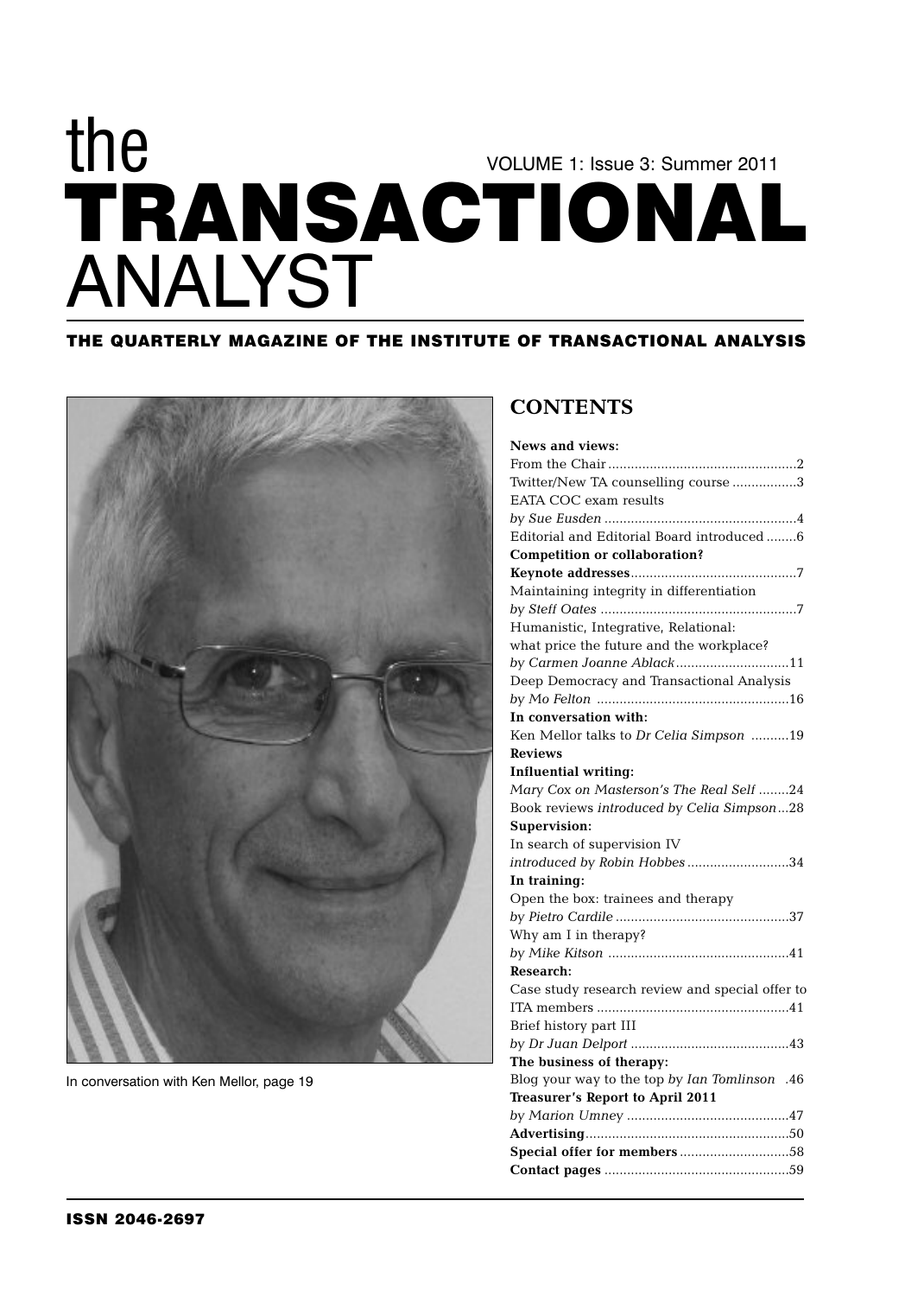

# In conversation with... **KEN** MELLOR

**DR CELIA SIMPSON** talks to Ken Mellor about his work, his early TA mentors, the evolving spiritual dimension of TA, his irrepressible humour and passion for life

*I'd like to start with your early life Ken. What was life like for you as a child?* 

The second of twins, I was born in 1942 during the Second World War. My father was in the military and our older brother was born 13 months before us. Shortly after us, our younger brother arrived. As a child I was happy enough and we never really wanted for money. But I was aware throughout my childhood of a sense of the other kids getting really involved in playing, but that I just didn't get it. I felt disconnected and like an observer of what was going on. This might have been the result of being one of twins.

I was well cared for during my childhood. But when I was 13, which is developmentally a very dependent age, my parents went away for a year on an overseas trip. From a child development point of view, this was an atrocious thing to do. My twin brother and younger brother stayed with an aunt and uncle on a farm, while my older brother and I stayed at home with Mrs Fish, a mothercraft nurse whom we'd never previously met. She looked after us for a year.

It was only recently that I realised how significant that abandonment was. Without my family, I was left feeling even more at sea than before. In retrospect, I realise that I remained significantly disconnected after that. Perhaps this spurred me to create my own family – the international network of people we've had so much to do with over the last 30 years (the Awakening Network).

*So family has been an important theme for you?* I had never thought of it that way until recently. But working deeply and intensely with people with severe disturbance and forming a close connection with many meditators for twenty or thirty years could have flowed from this early experience. In fact, I've found it profoundly satisfying to do the work I have. At the same time, I think the intensity of contact with people has also been to do with being one of twins. Twins have a bond that is very strong because they've been together since conception, a bond that leaves them open to linking up with others quite intensely, a process I call 'twinning'.

#### *That's fascinating. You have clearly thought a lot about the impact of being a twin*

Yes, I was going to write a book about it years ago, but I got busy with other things. My plan was to focus on the child development side and write it for parents: how to raise twins so they turn into autonomous individuals. I thought I'd also include hints on living with twins for brothers and sisters, and partners.

#### *How did you get involved with TA?*

I studied social work in 1967, graduating 1969. My job was to help immigrants settle in Australia. I was pretty much at sea with the work; and still wasn't comfortable socially, which is why I'd done social work in the first place. I'd also had a troubled time during my last social work placement with my supervisor. This prompted a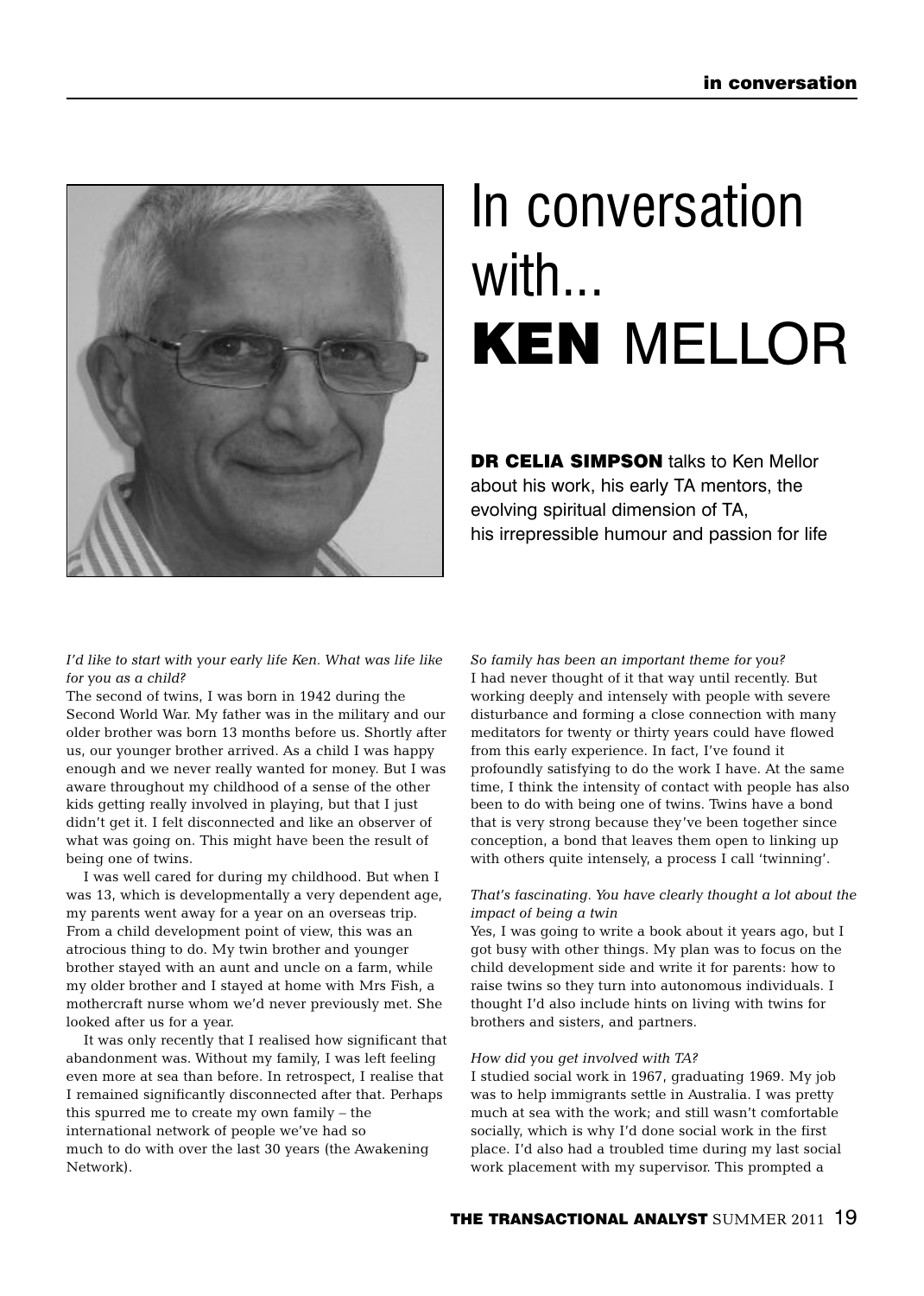'My understanding of what it means to be a whole person today is very different to how it was back then when Eric Berne infected me with the autonomy virus.'

fellow student to say, 'You might like to read *Games People Play*!' And this book was the first of a number of life-transforming experiences.

It was written in a style I could really understand with my mathematics, logic and philosophy background. The structure and patterns in what Eric Berne highlighted – ego states, transactions, games etc – gave me a way of understanding what was happening between people and within myself.

I loved Berne's conceptual rigour and clarity of definition too – and still do. All of it was amazing! I wrote to Eric Berne in 1969 asking him for more titles to read and he replied with a very warm, helpful and generous letter. He suggested *TA in Psychotherapy, The Structure and Dynamics of Organisations and Groups*, and *Principles of Group Treatment*. He also suggested I could join the ITAA (which I did immediately), let me know of the existence of the TA Bulletins (I bought all back issues) and gave me the names of two TA people in Australia.

From the beginning, I was determined to learn as much as possible about this wonderful new system, even though I would have to teach myself. After very few years I was teaching TA at the university and having a wonderful time with all the students crowding out my lectures.

Eric Berne also gave an approach to theory. Not having learnt how to do my job during my social work training, I started to develop a system for understanding what social workers do. I used Berne's Martian approach. As I sat in my office I thought, 'OK I'm a man from Mars, what is going on here?' The outcome, after 11 years, was a book called *Taking Charge* that was published in 1980. The core issues I explored related to tasks, how to set goals, and how to achieve them, all of which led to a basic framework for handling any job/task, for identifying

'We realised how fundamental bodily balance is to the balance of our feelings, thinking and the ways we go about living.'

its key ingredients, and for locating how people were failing to achieve what they wanted to achieve. My general purpose was to identify the necessary conditions for both practitioners and clients to succeed with what they set out to do.

This approach was later to contribute to my work on discounting and is included in a book that is about to be published called *Inspiration, Meditation and Personal Wellbeing*. (Mellor 2011). The book is a collection of the basic things that Elizabeth, my wife, and I teach for integrating spirituality into everyday life – including eating regularly, and exercising and resting well!

During the late 1970s, we realised how fundamental bodily balance is to the balance of our feelings, thinking and the ways we go about living. Lots of time can be saved in therapy by helping people achieve this balance. This understanding contributed to an interesting exchange thirty years ago when I went to a TA conference in Toronto. I ran a workshop during which I said: '… there are a lot of approaches to do with the body that help to shortcut how much therapeutic work (using ego states etc) we need to do.' At the end, a few people, seemingly uninterested in helping people more quickly said: 'That's all very well, Ken, but where's the TA?' Now, of course, dealing with the body is regarded very differently.

#### *How did you begin your formal training?*

I wrote to Jacqui Schiff in the US in 1972, asking if I could train with her. She said, 'Yes come, you can stay and possibly work with the Cathexis Institute.' Then she added, seemingly as an afterthought, 'Will you send me some information about yourself?' She'd said 'Yes' without information which was extraordinary. But, when I thought of the people she was working with at the time, I guessed she thought she could manage anybody!

#### *And what was it like for you in the US?*

Amazing! The TA scene there transformed me. Everyone was enthusiastic and committed. I learnt from first generation teachers like Jacqui, Bob and Mary Goulding, Stephen Karpman, Pam Levin and Claude Steiner; and from second generation TAers like Vann Joines, Graham Barnes and others. People like Richard Erskine and I were peers. Many of us were developing new theory or extending what was already in use. For example, I developed the discounting matrix using my work on tasks and options and exploring the linkages across the four types of discounting (stimuli, problems and options). Training and associating with such senior TA people during my time in the US was extraordinarily stimulating, exciting and effective. I still get great pleasure from remembering how enlivening and confirming it all was. I was already hooked on TA when I arrived, but the real deal was far better.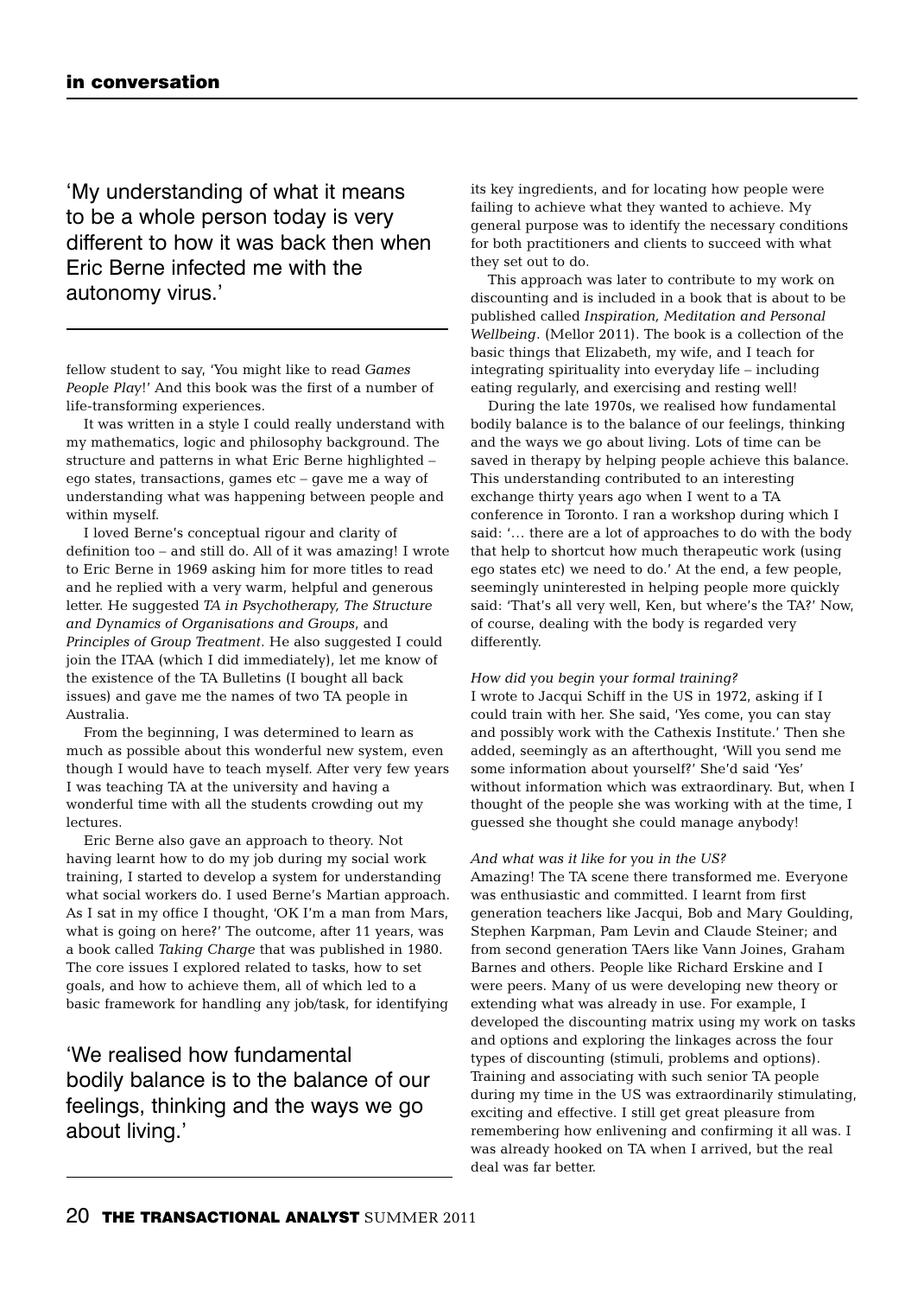Also, Jacqui took me to a TA Summer Conference in Mexico within a few weeks of my arrival, where completely unexpectedly she invited me to take my CM exam (now the CTA) which I passed. So within about a month of arriving I was a CM. She then arranged to cosponsor me with Bob and Mary Goulding in a PTM contract (now PTSTA). I passed these exams less than two years later. My accelerated progress was the result of the thoroughness of my approach to learning from the literature and my ability to use what I read.

#### *What is your favourite TA concept?*

Autonomy. Right near the end of *Games People Play*, Eric Berne started to talk about autonomy and how people live when they let go of script and games. This really caught my attention. I wanted this autonomy, whatever it was, so I could make the most of what I was

learning in my life. My interest in autonomy and integrity started way back then. Autonomy encapsulated all the rest of TA for me, particularly in relation to the value of TA and other therapies.

I have also been deeply interested in intimacy and how this unfolds in life and therapeutic relationships.

#### *Can you talk a little about your personal trajectory since those early days in TA?*

I continued to explore the dynamics of human beings. By the end of the 1970s I'd investigated about 35 different psychological theories and practice models, and had integrated them with each other. I loved this process. I've always had the natural inclination to integrate all aspects of my learning. Being a co-recipient in 1980 of what was then known as The Eric Berne Memorial Scientific Award with Eric Schiff (now Sigmund) for our work on discounting and redefining was very significant. The aftermath, including people needing to learn my material on discounting for CTA exams, has been enormous. My material (I say 'my' because I did the discounting work, while Eric was the originator of many of the ideas on redefining) has been published in five languages other than English. This has given it very wide exposure. (Claude Steiner also won an Eric Berne Award in 1980.)

*In 'Autonomy with Integrity' (Mellor 2008) you argue for widening our notion of context to include a transcendent dimension. Can you say a little about this?*  After coming back to Australia in 1976, I started working with some very disturbed people and to balance this I also worked with 'normal' people who weren't struggling with survival issues. The work with the first group prompted me to explore how we communicate on subtle energetic levels. I describe this intense learning in *Urban Mystic* (Mellor 2010). Again, my twin-hood was significant in my understanding of these dimensions. However, by the late 1970s, I reached a natural end to

'I learnt that life was not a problem to be solved, as I had inadvertently been teaching people! I came to understand that there was much more to life than could be understood through a focus on harm and how to undo it.'

what I knew I could do therapeutically to help people (and myself) and began to search for something more. And I began exploring spirituality, which had been an underlying driving force from when I was about 13 years of age.

I then 'trained' in the late 1970s with a sequence of four Indian Gurus (Swami Muktananda, Swami Krishna Gautam, Thakur Balak Brahmachari and Mother Meera). Elizabeth, who had been a practising meditator for many years before this, shared all of this training with me. It involved intense contact over a period of thirty years. We became Masters of meditation, empowered separately by Krishna and Thakur to initiate and teach. All four were as significant in the way TA, Jacqui and Eric Berne had been in turning my life around, although these spiritual masters operated at a much deeper and all embracing level.

Some people thought I went crazy at this time, as I seemed to give up TA – to drop out. But I hadn't. I was just concentrating on a vast new way of understanding human beings. I simply followed my well-established practice of investigating an area thoroughly by immersing myself in it fully. This was a conscious, voluntary act, not a sign of losing my marbles! Many people were also disappointed that I no longer ran TArelated workshops.

The result: I learnt that life was not a problem to be solved, as I had inadvertently been teaching people! I came to understand that there was much more to life than could be understood through a focus on harm and how to undo it.

'If we can embrace life then its very aliveness will do what needs to be done, without our using many of the procedural interventions we learn in our training. These are still helpful, however, for opening people up so a good dose of life can rush into them and do the fundamental healing!'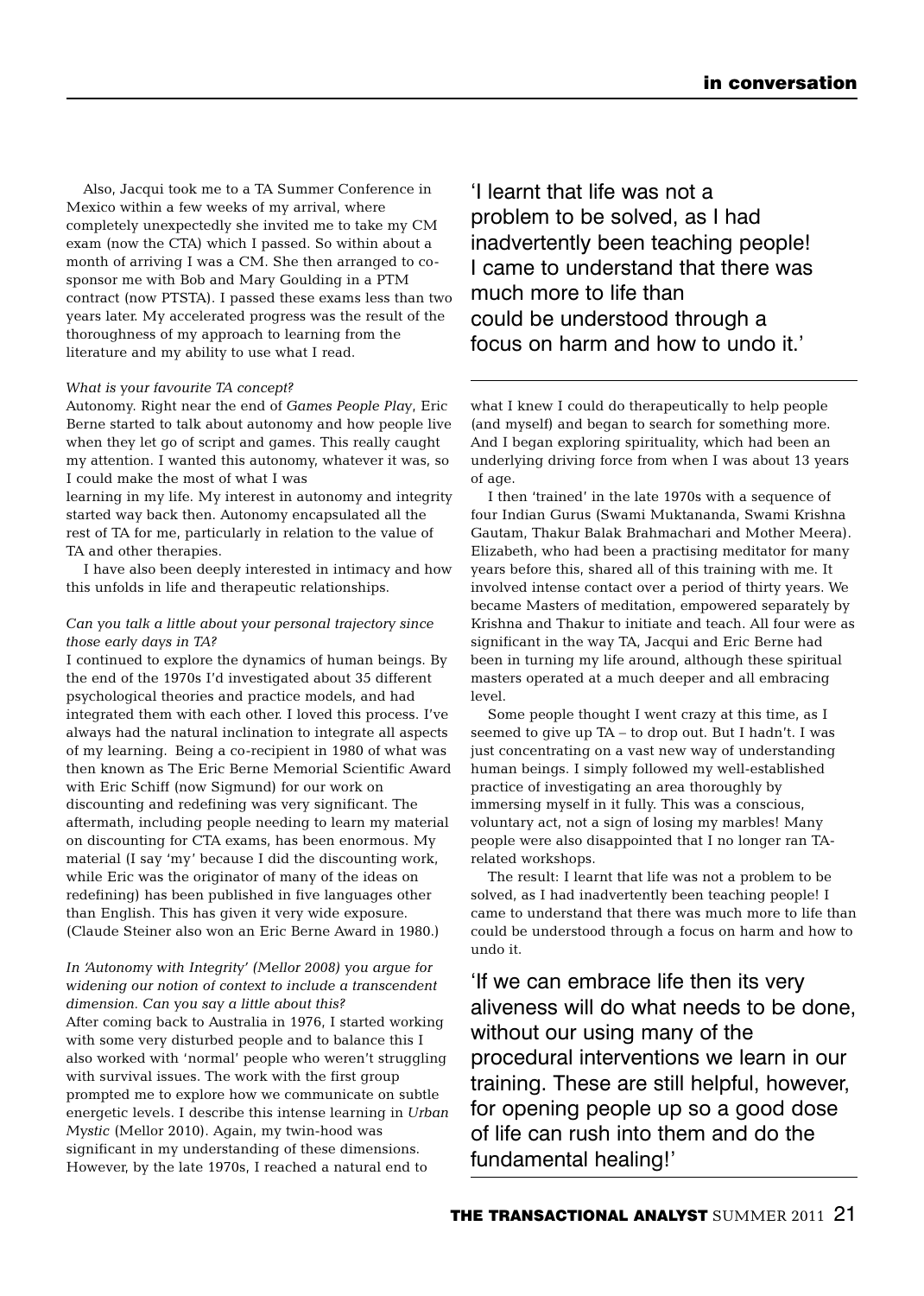'Transactional Analysis isn't something dry that's only about three circles on a page with letters in them. This is a living dynamic representation of living dynamic people.'

Life is far more than anything I got from the theories I had studied. It is the 'field' and animating force that is in everything. I found out that it cannot be defined; it can only be experienced or known directly. The masters with whom we trained had this knowing and could 'lift us' directly into it. This was wonderful!

For me Life is now the underlying principle – it is fundamental. If we can embrace life then its very 'aliveness' will do what needs to be done, without our using many of the procedural interventions we learn in our training. These are still helpful, however, for opening people up so a good dose of life can rush into them and do the fundamental healing! In my article on autonomy and integrity I wanted to include these notions, also that the self is pure awareness and that each self is something vast. It is said, 'We are like a drops of the universal ocean that need to learn to let go of our "drop-ness" by becoming one with the ocean again.' The meditations presented in that article are designed to help draw people into these underlying dimensions.

*I personally find the meditations of The Awakening Network (formerly Biame) to be an incredibly practical blend of psychological structures and spiritual imagination. I'm intrigued as to how you and Elizabeth created them.* 

These meditations arose out of a storm of insight prompted by the radical reworking of the foundations of my frame of reference, ie that life, union, love, oneness… are all fundamental and perpetually trying to assert themselves and draw every aspect of life into themselves.

I became intrigued by how we and others could open ourselves to these forces. I discovered, for example, that relaxation, equilibrium, balance, union etc. are inherent in everyone and all we need to do for them to take over is figure out how to release ourselves to them. I also discovered that it is far harder to maintain ourselves in states different from these – contraction, inhibition, congestion etc – than it is to open ourselves to our aliveness.

In relation to the meditations, the strategic thing was simply to arrive at sets of instructions which could help people to experience these fundamentals. For this I used a way to manage the power of the literal meaning of words, the value of NLP in communication, the gains

from internalising two-chair work, the profound influence of grounding in producing equilibrium under all circumstances and the importance of redecisions for changing course when we have opened ourselves to new futures.

Elizabeth's part in my meditations was to help with refining the instructions, expanding their applications and supporting my efforts to record and rerecord them.

*What would you say to people just starting out in TA?* Well, I would tell them that I am still very excited about TA. TA isn't something dry that's only about three circles on a page with letters in them. This is a living dynamic representation of living dynamic people.

It is used at times to concentrate on things going wrong and how to solve related problems, of course, because it started with a focus on psychopathology. However, a main advantage of TA is in its precise and useful descriptions and how the model itself helps our understanding and our awakening.

TA is now vastly more developed and elaborate than it was in the early days, so there is a lot more to learn. All the same, I would also say, learn the basic concepts so well that you don't need to think about them; learn to use them and develop your own autonomy with them. Also avoid limiting yourself with what you are learning; be adventurous. Follow through on your new ideas, while honouring what has already been developed. Everyone else doesn't have to be wrong in order for you to be right.'

# 'Everyone else doesn't have to be wrong in order for you to be right.'

#### *What principles do you think are most important in your work?*

Persistence (for decades if necessary) always pays off. Options can always be expanded; all problems are solvable. Opening ourselves to Life is the most complete way of living; all else will follow naturally and be integrated with everything else by our doing this.

*What plans do you and Elizabeth have for the future?* To stay active and creative. To keep writing. To take more holidays. To keep teaching and travelling. To keep encouraging others to live with 'autonomy and integrity'.

#### *A last word?*

Reach for the stars and take the risks involved in doing that. Honour yourself and others in the process. Keep your feet on the ground.

*Thank you Ken it has been a great pleasure talking with you.*